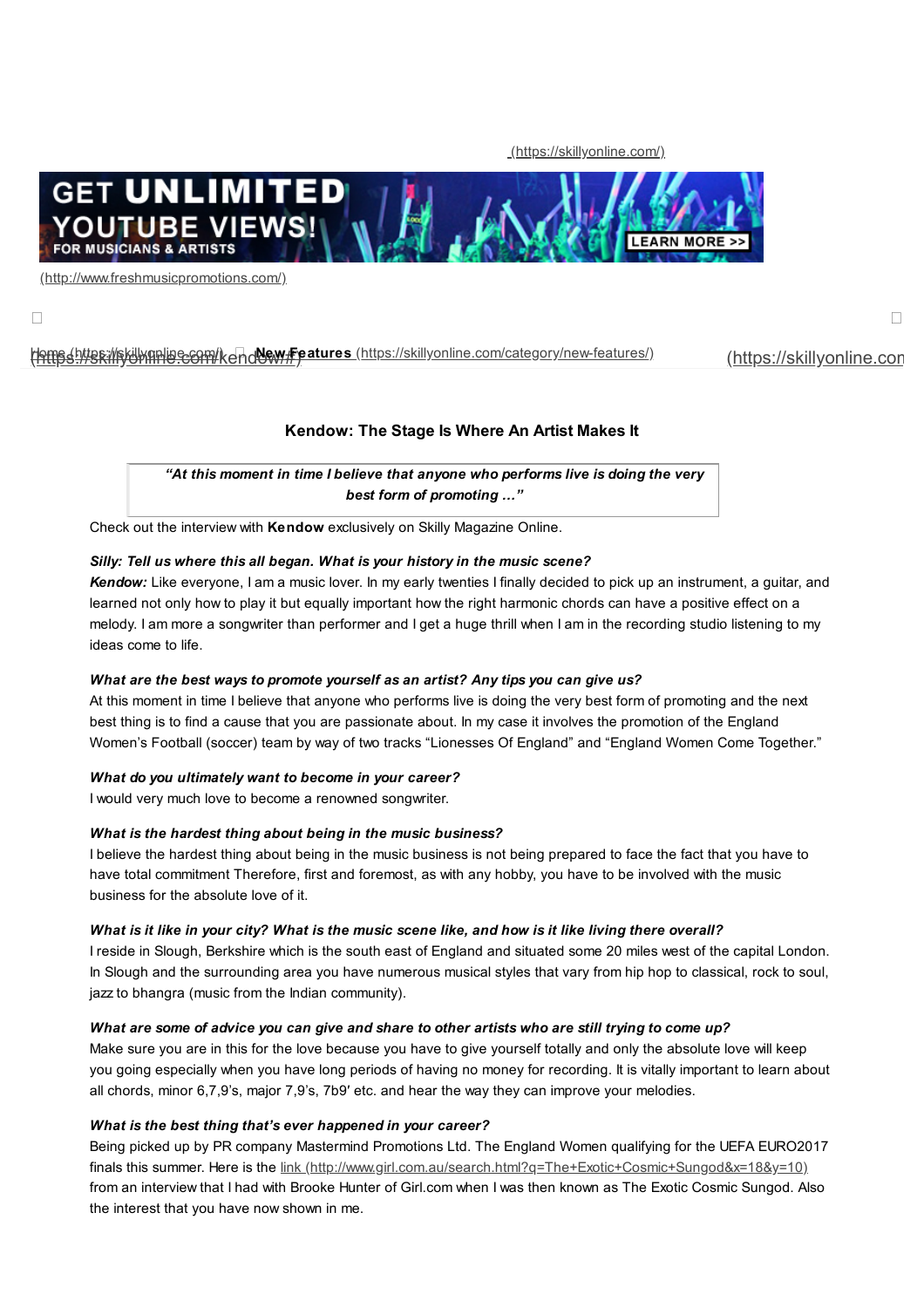#### *What is your inspiration?*

I have always loved various forms of music but hearing Carlos Santana and his band, especially their 60's and 70's material, finally encouraged me to want to learn how to play a guitar and then write and record music.

#### *Do you feel anyone can be successful now in today's world of music?*

It all comes down to total dedication and then the right influential people then taking an avid interest in you and your material.

#### *Where can we find you on social media?*

On my Soundcloud site there are five of my tracks that are available as free downloads.

Official website: www.theexoticcosmicsungod.com [\(http://www.theexoticcosmicsungod.com/\)](http://www.theexoticcosmicsungod.com/) YouTube: www.youtube.com/user/marypts [\(http://www.youtube.com/user/marypts\)](http://www.youtube.com/user/marypts) Facebook: www.facebook.com/TECS126 [\(http://www.facebook.com/TECS126\)](http://www.facebook.com/TECS126) Twitter: www.twitter.com/cosmicsungod [\(http://www.twitter.com/cosmicsungod\)](http://www.twitter.com/cosmicsungod)



Kendow - Take A Chance Live Instrumental 11 and 2008 -- The Second Level of Ann and 2008 -- 11 [Cookie](https://soundcloud.com/pages/cookies) policy

#### -Advertisement-



**How Indie Artists Make 6 and 7 Figures Selling Their Music** [\(http://skillyonline.com/16weekformula/\)](http://skillyonline.com/16weekformula/)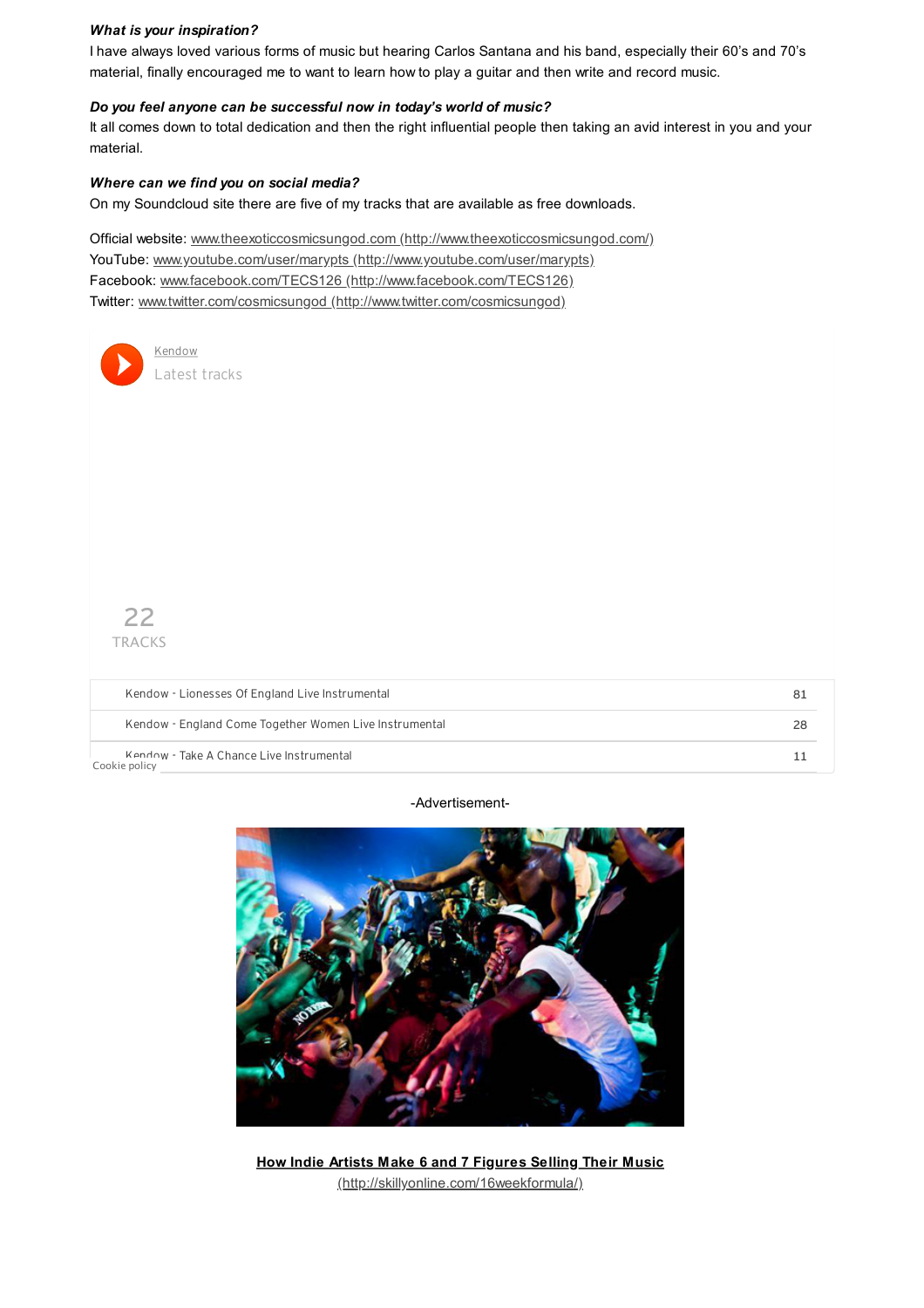

[\(https://skillyonline.com/5-characteristics-successful-indie-artist/\)](https://skillyonline.com/5-characteristics-successful-indie-artist/)



[\(https://skillyonline.com/6-important-things-musicians-dont-ruins/\)](https://skillyonline.com/6-important-things-musicians-dont-ruins/)

5 Critical Questions To Ask Before Hiring A Music Video Direct**oPધRiss 以\@\\\$\\**\$\$\J\$\$\J\$\$\J\$F~critical-questions-ask-hiring-music-video-director/)

The material on this site may not be reproduced, distributed, transmitted, cached or otherwise used, except with the prior written permission.

# **S K ILLY ON LIN E**

- Terms & Conditions [\(https://skillyonline.com/terms/\)](https://skillyonline.com/terms/)  $\bullet$
- Ad Choices [\(https://skillyonline.com/ad-choices/\)](https://skillyonline.com/ad-choices/)  $\bullet$

**5 Characteristics Of The Successful Indie Artist [\(https://skillyonline.com/5-characteristics-successful-indie](https://skillyonline.com/5-characteristics-successful-indie-artist/)artist/)**

**6 Very Important Things Most Musicians Don't Do, And It Ruins Them! [\(https://skillyonline.com/6-important-things](https://skillyonline.com/6-important-things-musicians-dont-ruins/)musicians-dont-ruins/)**

# **SITE N AVIGATION**